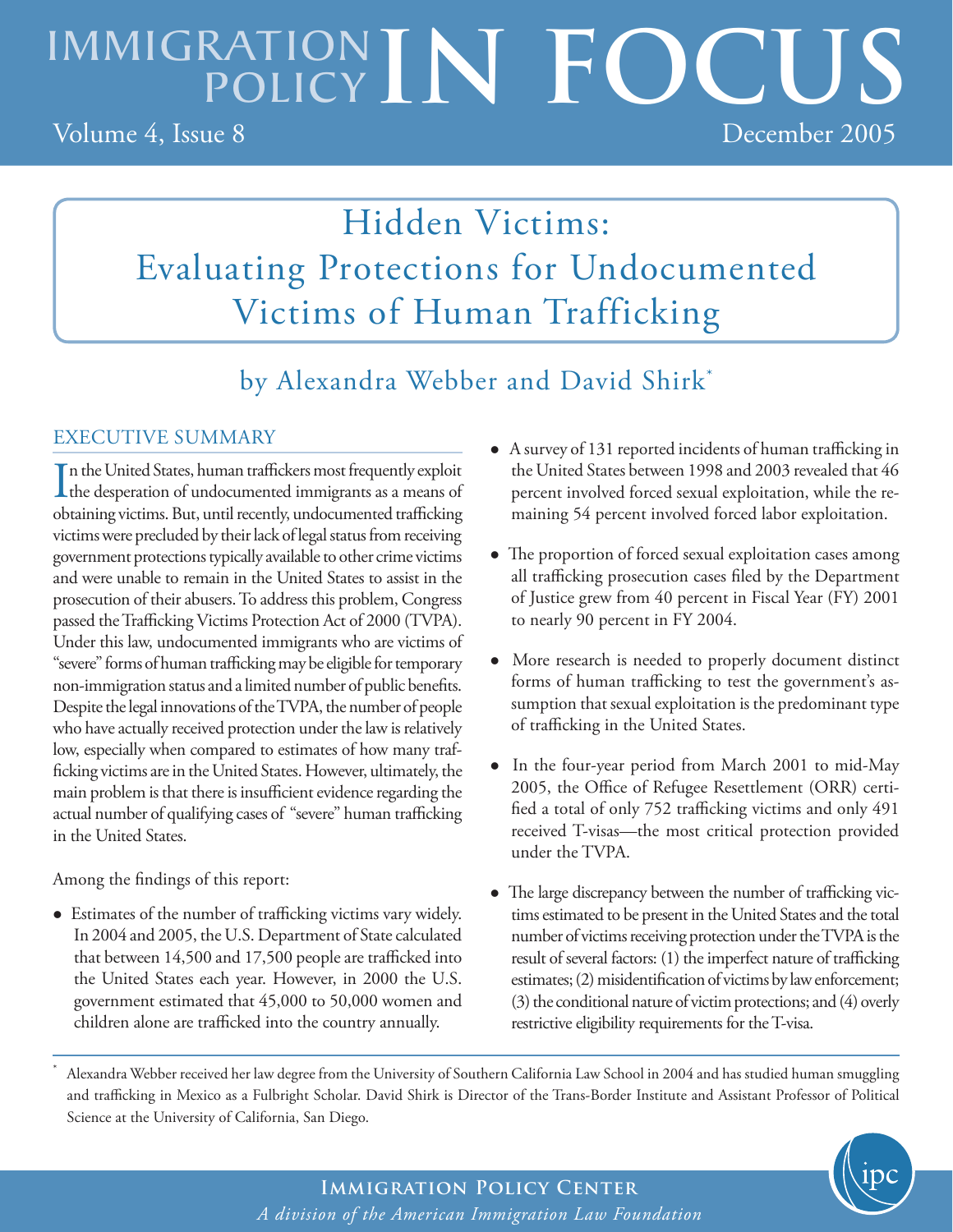# INTRODUCTION

**P**reying on the poor and displaced, human traffickers use  $\Gamma$  coercion and deception to subjugate individuals into forced labor, commercial sex acts, or indentured servitude. In the United States, human traffickers most frequently exploit the desperation of undocumented immigrants as a means of obtaining victims. But, until recently, undocumented trafficking victims were precluded by their lack of legal status from receiving government protections typically available to other crime victims and were unable to remain in the United States to assist in the prosecution of their abusers. To address this problem, Congress passed the Trafficking Victims Protection Act of 2000 (TVPA).<sup>1</sup> Under this law, undocumented immigrants who are victims of "severe" forms of human trafficking may be eligible for temporary non-immigration status, in the form of "continued presence" or a three-year T-visa, as well as a limited number of public benefits.

The TVPA represents an important shift in immigration law because it provides protections that previously were unavailable to undocumented victims of trafficking, who were often misidentified as criminals and deported based on their unlawful presence in the United States. Deportation increased the odds of re-victimization in the victim's home country and, without a victim to serve as a witness, reduced the likelihood of a successful prosecution against the trafficker. The TVPA, therefore, reflects a new public policy that seeks to end the criminalization of undocumented victims of human trafficking, to provide humanitarian protections for them, and to promote the prosecution of traffickers.

Despite the legal innovations of the TVPA, the number of people who have actually received protection under the law is relatively low, especially when compared to estimates of how many trafficking victims are in the United States. This is the result of several factors, including continued misidentification of victims by law-enforcement authorities and the requirement that victims be allowed to remain in the country only if they cooperate in trafficking investigations or prosecutions and prove that they will suffer "extreme hardship" if removed from the country. However, ultimately, the main problem is that there is insufficient evidence regarding the actual number of qualifying cases of "severe" human trafficking in the United States.

# A PROBLEM OF UNKNOWN SCOPE

Estimates of the number of trafficking victims vary widely. In 2004 and 2005, the U.S. Department of State calculated that approximately 600,000 to 800,000 people cross international borders as victims of human trafficking each year, with between 14,500 and 17,500 entering the United States.<sup>2</sup> However, in 2000 the U.S. government estimated that 45,000 to 50,000 women and children alone are trafficked into the country annually.<sup>3</sup> The government attributes the large difference between the 2000 and 2004 estimates to improvement in its methodology for calculating the flow of trafficking victims and not to an actual reduction in the rate of victimization, although the methodology is not explained.<sup>4</sup> In fact, based on the limited data collected and published by the government, it is not possible to determine if the rate of human trafficking has increased, decreased, or remained unchanged.

In addition to uncertainty as to the overall number of trafficking victims in the United States, the characteristics of these victims also are unclear. While the government distinguishes among victims by gender and type of forced exploitation (labor or sexual) in its international estimates, no comparable data is provided on victims trafficked into this country. The State Department estimates that 80 percent of victims worldwide are female, with 70 percent of these women and girls experiencing forced commercial sexual exploitation.<sup>5</sup> But recent research suggests that sexual exploitation may not account for such a large share of trafficking cases in the United States. A survey of 131

<sup>&</sup>lt;sup>1</sup> Victims of Trafficking and Violence Protection Act of 2000 (TVPA), Pub. L. no. 106-386, 114 Stat 1464 (2000).

<sup>2</sup> U.S. Department of State, *Trafficking in Persons Report*, June 2005, p. 6; U.S. Department of State, *Trafficking in Persons Report*, June 2004, p. 23.

<sup>3</sup> Amy O'Neill Richard, *International Trafficking in Women to the United States: A Contemporary Manifestation of Slavery and Organized Crime*. Washington, DC: Center for the Study of Intelligence, U.S. Central Intelligence Agency, April 2000, p. 3.

<sup>4</sup> U.S. Department of State, *Trafficking in Persons Report*, June 2004, p. 23.

<sup>5</sup> U.S. Department of State, T*rafficking in Persons Report*, June 2005, p. 6; U.S. Department of State, *Trafficking in Persons Report*, June 2004, p. 23.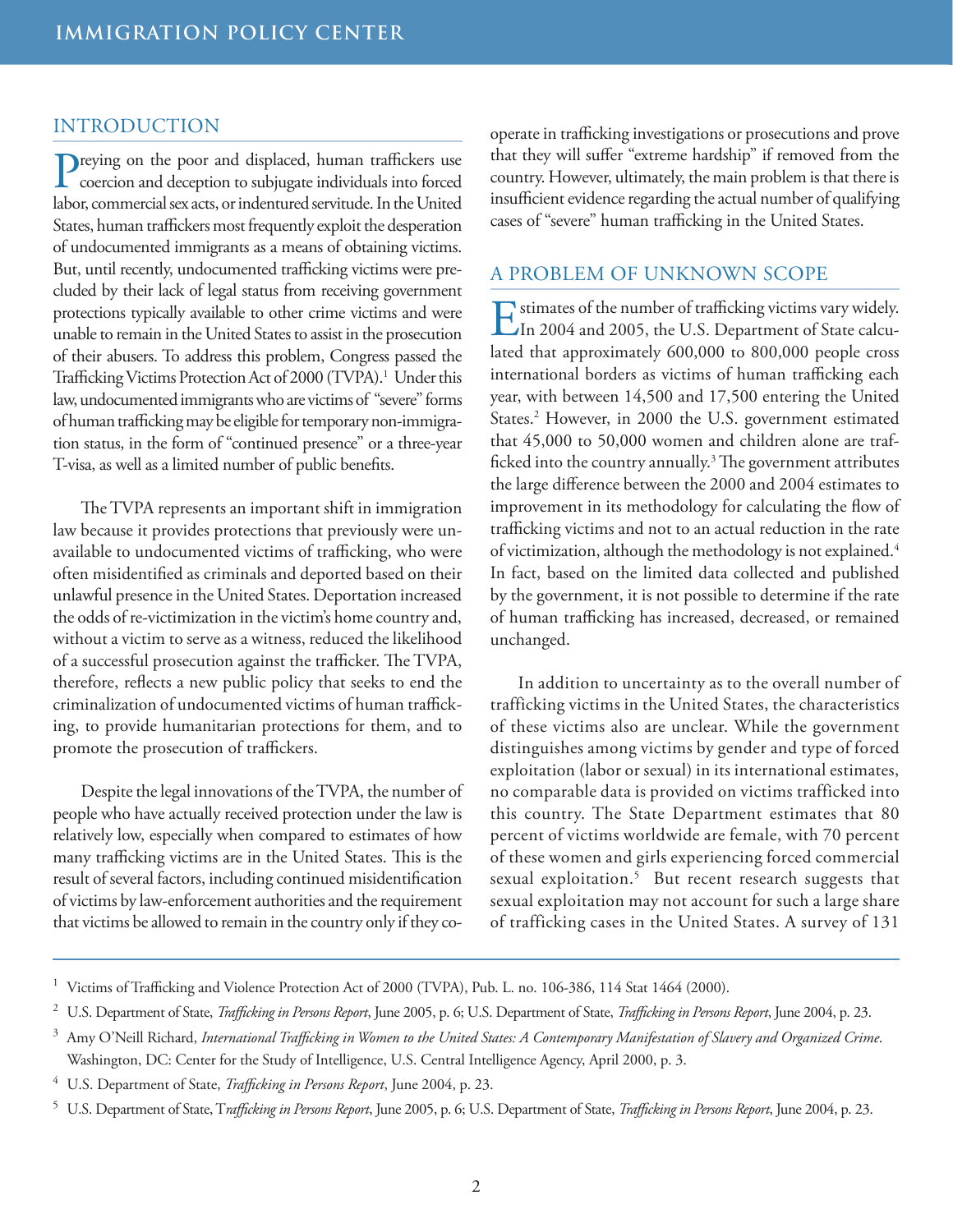



Source: U.S. Department of Justice, *Report to Congress from Attorney General Alberto R. Gonzales on U.S. Government Efforts to Combat Trafficking in Persons in Fiscal Year 2004*, July 2005, p. 20.

reported incidents of human trafficking in the United States between 1998 and 2003 revealed that 46 percent involved forced sexual exploitation, while the remaining 54 percent involved forced labor exploitation.6

Despite the ambiguity of the little evidence that is available, there has been a growing emphasis by the U.S. government on combating sex trafficking. The proportion of forced sexual exploitation cases among all trafficking prosecution cases filed by the Department of Justice grew from 40 percent in Fiscal Year (FY) 2001 to nearly 90 percent in FY 2004 (see Figure 1).<sup>7</sup> In part, this reflects the fact that the government devotes greater resources to the investigation of sex trafficking cases by the Department of Justice than it does to the investigation of labor trafficking cases by the Department of Labor. 8 In addition, many forms of labor exploitation that would be prosecutable under new trafficking laws—such as extortion based on undocumented status—are not vigorously pursued by prosecutors given the government's current emphasis on sexual exploitation cases. More research is needed to properly document distinct forms of human trafficking to test the government's assumption that sexual exploitation is the predominant type of trafficking in the United States.

<sup>6</sup> Free the Slaves (Washington, DC) & The Human Rights Center (University of California, Berkeley), *Hidden Slaves: Forced Labor in the United States*, September 2004, p. 58.

<sup>7</sup> U.S. Department of Justice, *Report to Congress from Attorney General Alberto R. Gonzales on U.S. Government Efforts to Combat Trafficking in Persons in Fiscal Year 2004*, July 2005, p. 20.

<sup>8</sup> Interview with Assistant U.S. Attorney Christopher Tenorio, San Diego, December 5, 2003.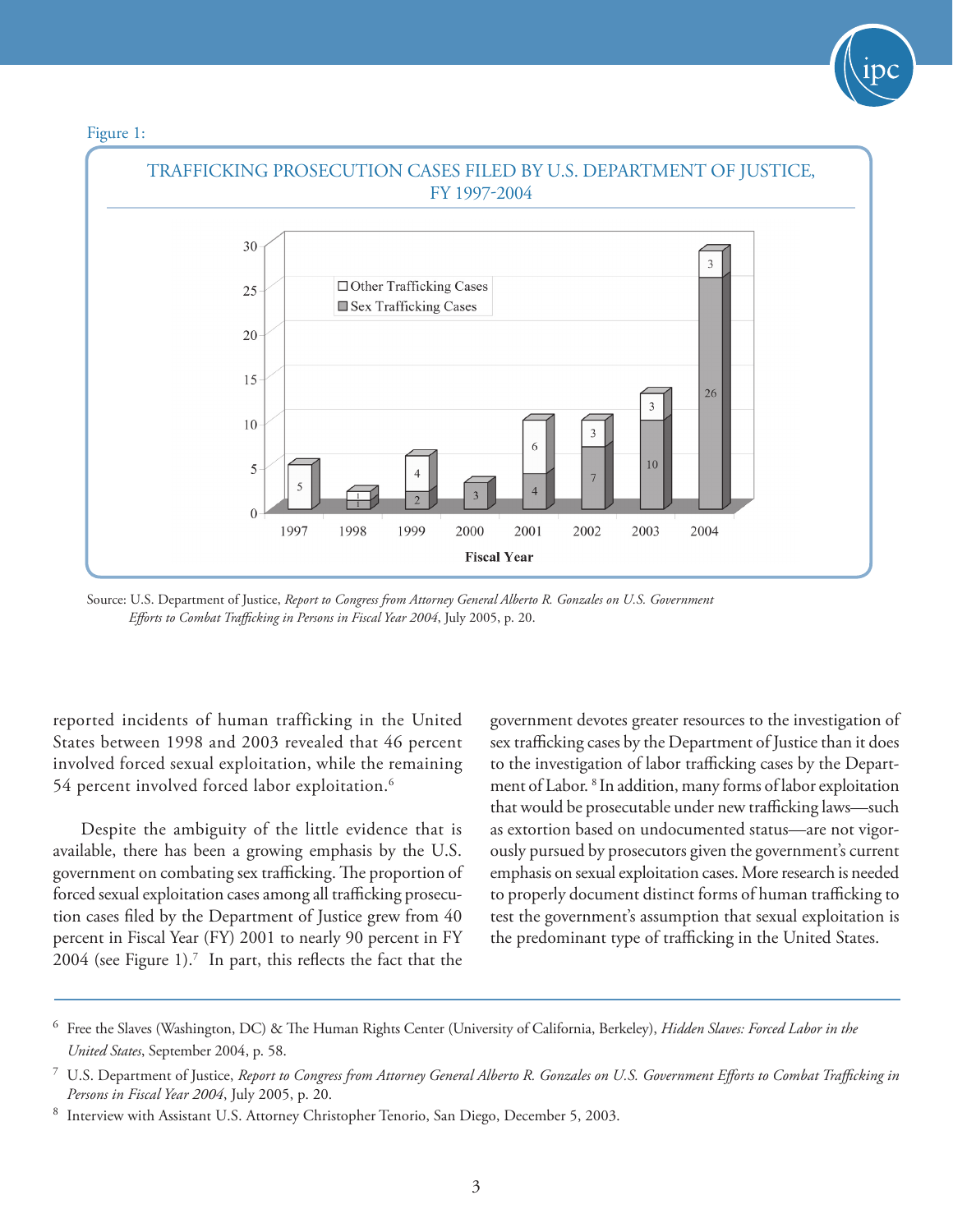# HUMAN TRAFFICKING AS AN IMMIGRATION PROBLEM

While the full dimensions of human trafficking remain unknown, it is clear that within the United States trafficking is a crime primarily perpetrated against undocumented migrants. Human traffickers usually target individuals desperate to migrate to improve their economic situation. Traffickers most often use promises of safe passage to and employment in the United States as a carrot to gain control of their victims, and later exploit them for commercial sex or forced labor.9 Thus, human trafficking routes typically follow well-known migrant smuggling routes.<sup>10</sup>

Although immigrant smuggling and human trafficking are different, the line between the two is often blurred as traffickers exploit immigrant smuggling operations to find new victims. In general, an immigrant smuggler is paid voluntarily by an individual who wishes to be smuggled into the country, whereas a trafficking victim is subjected to force or coercion by a trafficker for the purpose of exploitation for profit.11 However, some smugglers offer migrants the opportunity to pay their smuggling fees after entry to the United States, while often charging usurious interest rates and costs for room and board. Smugglers may also extort their clients for additional money—or force them to "work off" new debt—before or after smuggling them into the country. Scenarios such as these amount to forms of debt bondage. In addition, once in the United States, smugglers or employers can easily threaten undocumented migrants with exposure to law enforcement and deportation, making them vulnerable to a variety of forms of exploitation. Reports of human trafficking cases provide ample supporting evidence of such abuses.<sup>12</sup>

Recent trends in both immigration to the United States and in U.S. border enforcement suggest that a growing number of undocumented immigrants are at risk of becoming trafficking victims. Women and children, who are particularly vulnerable to trafficking, comprise a greater proportion of undocumented immigrants to the United States than in the past. Moreover, despite high U.S. labor demand, many would-be migrants from less developed countries do not qualify for legal admittance into the United States due to limited country quotas and the prioritization of family reunification over employment-based immigration. Lured by U.S. employers who face little interior enforcement by immigration authorities, and confronted over the past decade with heightened security measures at U.S. ports of entry, undocumented immigrants increasingly rely on smugglers, who are uniquely positioned to engage in both labor and sexual exploitation.<sup>13</sup>

# THE TRAFFICKING VICTIMS PROTECTION ACT OF 2000

With the dual intent of providing humanitarian protections<br>to undocumented trafficking victims and enhancing prosecutions of traffickers, Congress passed the Trafficking Victims Protection Act (TVPA) in October of 2000.<sup>14</sup> The TVPA became the first law in the United States to categorize human trafficking as a distinct criminal offense with specific penalties. Furthermore, the law represented a significant shift in U.S. immigration law and policy in that it provided eligibility for temporary non-immigration status and access to some public benefits to undocumented immigrants who are victims of a "severe" form of human trafficking. Under the TVPA, a severe form of trafficking is defined as: *(A) sex trafficking in which a* 

14 TVPA, Pub. L. no.106-386, 114 Stat 1464 (2000).

<sup>9</sup> U.S. Department of Justice, Civil Rights Division, *Anti-Trafficking News Bulletin*, Volume 2, Issue 1, April 2005, p. 5, 6 (summarizing *United States v. Carreto* and *United States v. Mubang*).

<sup>10</sup> Amy O'Neill Richard, *International Trafficking in Women to the United States: A ContemporaryManifestation of Slavery and Organized Crime*. Washington, DC: Center for the Study of Intelligence, U.S. Central Intelligence Agency, April 2000, p. 9, 17.

 $^{11}$  The Human Smuggling and Trafficking Center, U.S. Department of State, "Fact Sheet: Distinctions Between Human Smuggling and Human Trafficking," January 2005.

<sup>12</sup> U.S. Department of Justice, *Report to Congress from Attorney General Alberto R. Gonzales on U.S. Government Efforts to Combat Trafficking in Persons in Fiscal Year 2004*, July 2005, p. 24-26.

<sup>13</sup> David Shirk and Alexandra Webber, "Slavery Without Borders: Human Trafficking in the U.S.-Mexican Context," *Hemisphere Focus*, Volume XII, Issue 5, January 23, 2004, p. 2-3.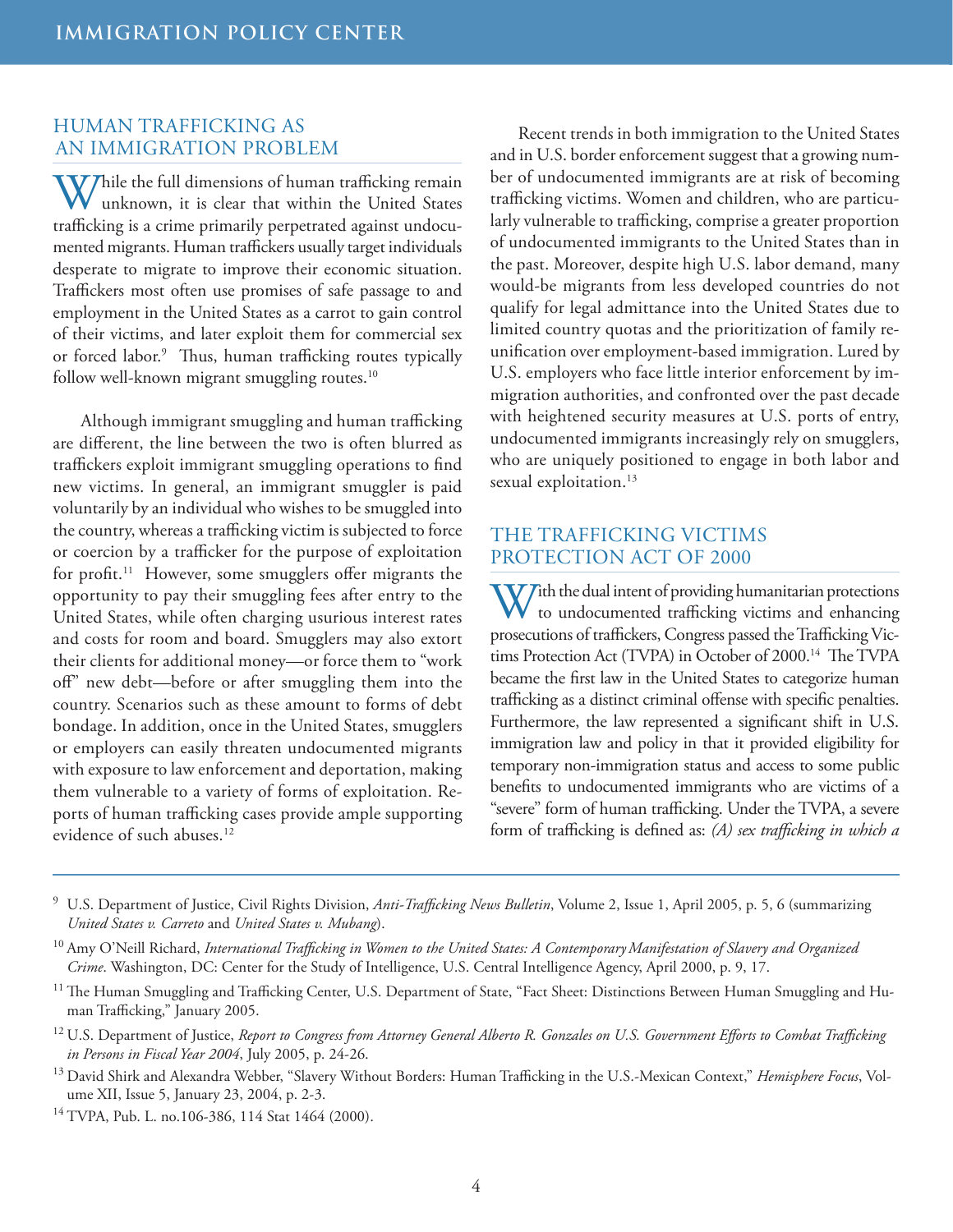

*commercial sex act is induced by force, fraud, or coercion, or in which the person induced to perform such act has not attained 18 years of age; or (B) the recruitment, harboring, transportation, provision, or obtaining of a person for labor or services, through the use of force, fraud, or coercion for the purpose of subjection to involuntary servitude, peonage, debt bondage, or slavery.*<sup>15</sup>

Prior to passage of the TVPA, trafficking victims generally were subject to incarceration and removal from the United States based on their unlawful presence in the country. As a result, they were deprived of the opportunity to receive critical aid typically available to crime victims or to assist in the prosecution of their traffickers. Under the TVPA, temporary non-immigration status is available to qualifying victims either through "continued presence" or a "T-visa." Additionally, even before obtaining continued presence or a T-visa, victims may be eligible for public benefits.

#### *Continued Presence*

U.S. Citizenship and Immigration Services (USCIS) may grant continued presence to an undocumented victim of a severe form of human trafficking. To obtain continued presence, a U.S. law-enforcement agency must first request continued presence from USCIS on behalf of a victim. The undocumented victim must be a potential witness able to assist with an actual investigation or prosecution of a human-trafficking case. Victims granted continued presence are eligible to receive public assistance to the same extent as refugees, as well as employment authorization. A victim granted continued presence may remain in the United States until the criminal investigation or prosecution terminates. If a victim obtains continued presence but is not granted alternative immigration status, they must return to their home country upon the termination of the investigation or prosecution.

#### *T-Visa*

In recognition of the dangers that trafficking victims may face if returned to their country of origin and the need for victims to testify against traffickers, the T-visa provides a three-year safe haven to remain in the United States. The TVPA permits a maximum of 5,000 T-visas each year for victims of severe forms of human trafficking, as well as opportunities for the victim's immediate family to apply for derivative T-visas.<sup>16</sup> Moreover, the TVPA allows the possibility for qualifying T-visa recipients to adjust from temporary non-immigrant status to legal permanent resident (LPR) status.<sup>17</sup>

To be eligible for a T-visa, undocumented victims of human trafficking must meet *each* of five mandatory conditions:

- 1. **Severe Form of Trafficking**: Victims must prove they suffered a severe form of human trafficking.<sup>18</sup> As explained by the T-visa regulations, "[e]xcept in instances of sex trafficking involving minors, severe forms of trafficking in persons must involve both a particular means (force, fraud, or coercion) and a particular end (sex trafficking, involuntary servitude, peonage, debt bondage, or slavery)."19
- 2. **Physical Presence**: Victims must prove they are "physically present in the United States, American Samoa, or the Commonwealth of the Northern Mariana Islands, or at a port-of-entry thereto, on account of such trafficking."20 T-visa regulations explain that non-citizen victims who entered the United States either legally or illegally may be considered physically present. $21$
- 3. **Extreme Hardship**: Victims must prove that, if removed from the United States, they will suffer "extreme hardship involving unusual and severe harm." This extreme-hardship

<sup>15</sup> TVPA, Pub. L. no.106-386, 114 Stat 1470, Sec 103 (8)(A)(B) (2000).

<sup>&</sup>lt;sup>16</sup> U.S. Department of Justice, Immigration and Naturalization Service, "T' Visa Regulations," January 31, 2002, p. 5.

<sup>&</sup>lt;sup>17</sup> TVPA, Pub. L. no. 106-386, 114 Stat 1479, Sec. 107(f) (2000).

<sup>18</sup> TVPA, Pub. L. no. 106-386, 114 Stat 1475, Sec. 107(b)(1)(A) (2000).

<sup>&</sup>lt;sup>19</sup> U.S. Department of Justice, Immigration and Naturalization Service, "T' Visa Regulations," January 31, 2002, p. 7.

 $20$  U.S. Department of Justice, Immigration and Naturalization Service, "T' Visa Regulations," January 31, 2002, p. 5.

<sup>&</sup>lt;sup>21</sup> TVPA, Pub. L. no. 106-386, 114 Stat 1477, Sec.  $107(e)(1)(II)$  (2000).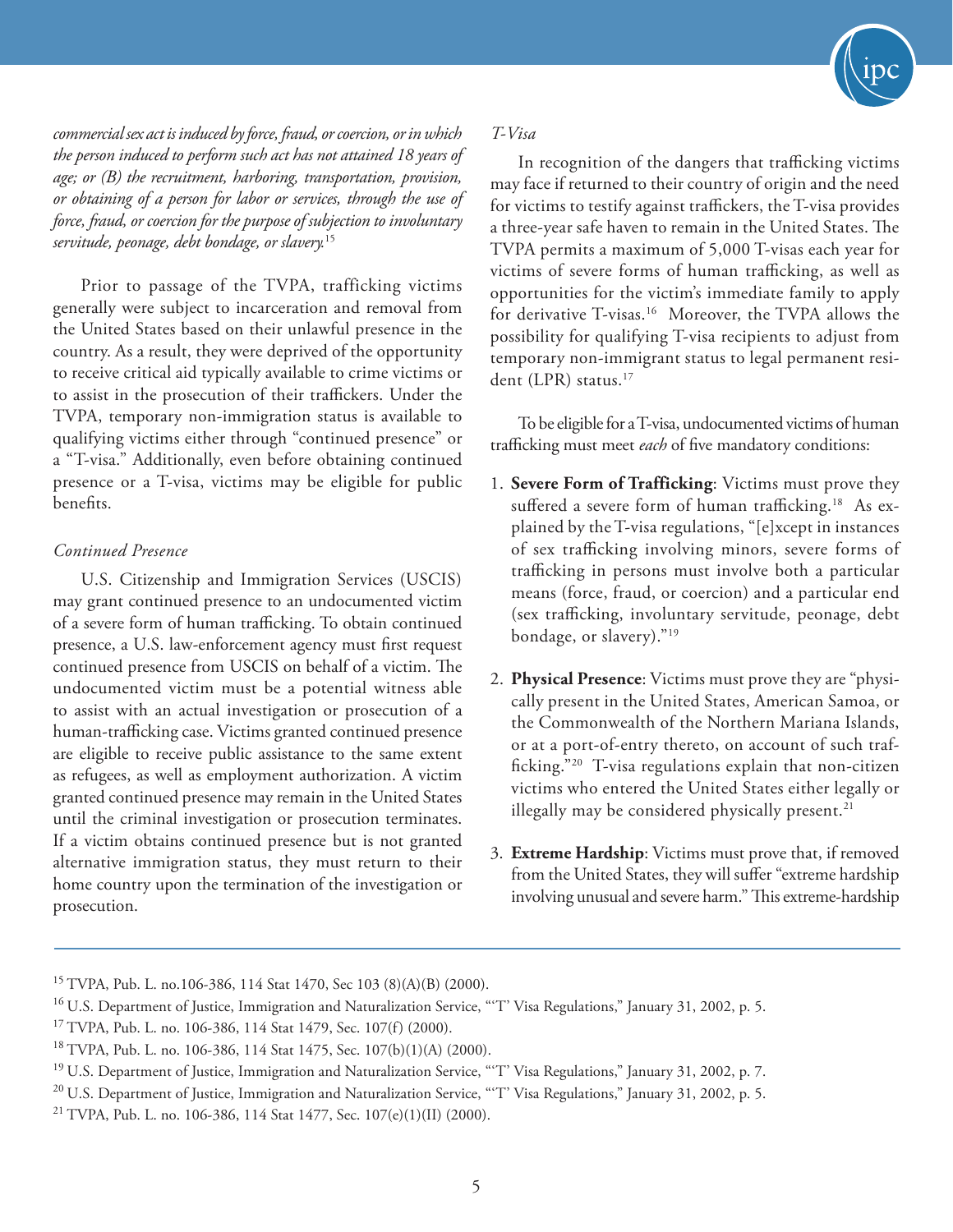standard is applied according to the specific circumstances of each case and focuses on the hardship to be suffered by the victim-applicant, but has not yet been challenged in a court of law.22 Consequently, the TVPA and T-visa regulations are the only guides to understanding the legal definition of extreme hardship.23 It is clear, however, that the extreme hardship required of T-visa applicants sets a higher bar than extreme-hardship standards required for other forms of immigration relief.

- 4. **Reasonable Requests for Assistance**: Victims must prove that they have complied with reasonable requests for assistance in the investigation or prosecution of a human-trafficking crime. $24$  At a minimum, to meet this statutory requirement the victim must either report the crime or respond to inquiries made by investigators or prosecutors.25 Minors under the age of 18 are not required to comply with reasonable requests for assistance.<sup>26</sup>
- 5. **Admissibility**: Victims must either be admissible to the United States or obtain a waiver of inadmissibility from USCIS. Victims who are present in the United States without having been admitted or paroled are inadmissible, and accordingly have to obtain a waiver of inadmissibility in order to be eligible for T non-immigrant status.

## *Public Benefits Through Certification*

Trafficking victims who receive certification from the Department of Health and Human Services' Office of Refugee Resettlement (ORR) are eligible for public benefits to the same extent as refugees.<sup>27</sup> Certified victims may apply for Temporary Assistance for Needy Families (TANF), food stamps, the State Children's Health Insurance Program (SCHIP), Medicaid, and public housing, among other benefits.28 ORR automatically certifies a victim of a severe form of human trafficking who has: (1) received continued presence; (2) received a T-visa; or (3) made a *bona fide* application for a T-visa that has not yet been denied.<sup>29</sup> Victims under the age of 18 are not required to obtain certification.<sup>30</sup>

#### Figure 2:

| ORR CERTIFICATIONS OF VICTIMS OF SEVERE FORMS OF HUMAN TRAFFICKING,<br>ADULTS AND MINORS, 2001-2005 |      |      |          |      |         |              |  |  |  |
|-----------------------------------------------------------------------------------------------------|------|------|----------|------|---------|--------------|--|--|--|
|                                                                                                     | 2001 | 2002 | 2003     | 2004 | $2005*$ | <b>Total</b> |  |  |  |
| Adults                                                                                              | 198  | 80   | 145      | 144  | 141     | 708          |  |  |  |
| Minors                                                                                              |      | 19   | $\Omega$ | 19   |         | 44           |  |  |  |
| <b>Total</b>                                                                                        | 198  | 99   | 151      | 163  | 141     | 752          |  |  |  |

Source: Office of Refugee Resettlement, Administration for Children and Families, U.S. Department of Health and Human Services. \*Note: The most recent data are inclusive up to May 2005.

- <sup>22</sup> U.S. Department of Justice, Immigration and Naturalization Service, "T' Visa Regulations," January 31, 2002, p. 4, 5, 8.
- 23 Jennifer M. Wetmore, "The New T-Visa: Is the Higher Extreme Hardship Standard Too High For Bona Fide Trafficking Victims?," *New England International and Comparative Law Annual*, Volume 9, No. 1, 2003, p. 161.
- <sup>24</sup> TVPA, Pub. L. no. 106-386, 114 Stat 1477, Sec. 107(e)(1)(III) (2000).
- <sup>25</sup> U.S. Department of Justice, Immigration and Naturalization Service, "T' Visa Regulations," January 31, 2002, p. 10.
- <sup>26</sup> The Trafficking Victims Protection Reauthorization Act of 2003 (TVPRA) raised the age of a minor for the purposes of this law from 15 to 18.
- <sup>27</sup> U.S. Department of Justice, Immigration and Naturalization Service, "'T' Visa Regulations," January 31, 2002, p. 13.
- <sup>28</sup> U.S. Department of Health and Human Services, Administration for Children and Families, Campaign to Rescue and Restore Victims of Human Trafficking, "Victim Assistance Fact Sheet," 2004.
- <sup>29</sup> Steve Wagner, Coordinator, Trafficking in Persons Program, Office of Refugee Resettlement, telephone interview, June 28, 2005.
- <sup>30</sup> U.S. Department of Justice, Immigration and Naturalization Service, "T' Visa Regulations," January 31, 2002, p. 13.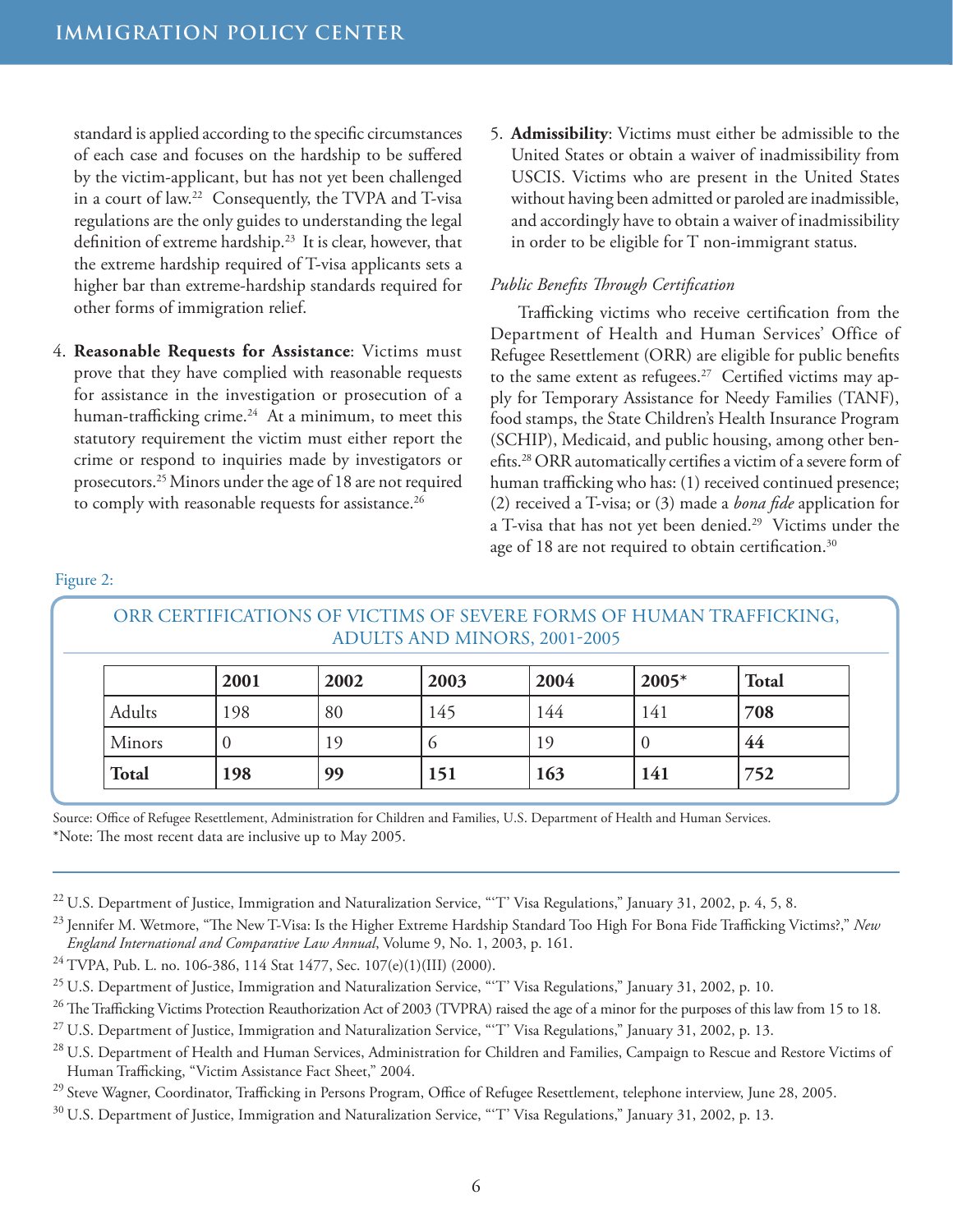

# *Access to Legal Services*

The TVPA extends to trafficking victims the right to access legal aid from the Legal Services Corporation (LSC).31 LSC is able to offer legal services to victims of human trafficking as soon as they are identified with no verification of victimization required.32 Identified victims are screened by LSC staff to determine what, if any, immigration relief is available to them (political asylum, a T-visa, a U-visa for crime victims, etc.). LSC can assist victims in filing the I-914 application for a T-visa or derivative applications for family members, in requesting employment authorization, and in obtaining letters of certification from ORR. Since the LSC is otherwise unable to assist unauthorized migrants, access to its services reflects another significant change in immigration law and policy created by the TVPA.

# TOO MANY VICTIMS, TOO FEW PROTECTED

Despite the uncertainty inherent in estimates of human trafficking, it is clear that many thousands of victims are trafficked into the United States each year. Yet, in the four-year period from March 2001 to mid-May 2005, ORR certified a total of only 752 trafficking victims and only 491 received T-visas—the most critical protection provided under the TVPA. Annual rates of ORR victim certification have averaged about 150 per year, with the overwhelming majority of certified victims (94 percent) being adults (minors are eligible for benefits without the requirement of certification) (see Figure 2). The rate of T-visa approval has averaged about 45 percent for all principle T-visa applications, although approval rates were much higher for derivative applications filed by family members of the victim (see Figure 3).<sup>33</sup>

# PRINCIPAL (I-914) AND DERIVATIVE (I-914A) T-VISA APPLICATIONS GRANTED, DENIED & PENDING, MARCH 2001-MAY 2005 Derivative (I-914A) Principal (I-914) Denied Granted Denied Granted 47% 45% Pending  $8%$ 81% 11% Pending  $8%$

Source: Office of Communication, U.S. Citizenship and Immigration Services, Department of Homeland Security, Electronic correspondence with Dan Kane, August 16, 2005.

31 U.S. Department of State, *Trafficking in Persons Report*, June 2005, p. 242.

<sup>32</sup> Nancy J. Reyes-Rubi, Attorney, Legal Aid Foundation of Los Angeles, email interview, August 8, 2005.

# Figure 3:

<sup>&</sup>lt;sup>33</sup> The number of I-914 and I-914A T-visa applications pending (92 I-914/68 I-914A), granted (491 I-914/506 I-914A) and denied (519 I-914/ 53 I-914A) do not equal the total number of T-visa applications received (1,084 I-914/601 I-914A). There are 18 fewer I-914 visas and 26 fewer I-914A visas granted than accounted for across the categories of applied, pending, and denied. The authors questioned USCIS about the discrepancy and were informed that the office is attempting to reconcile these figures.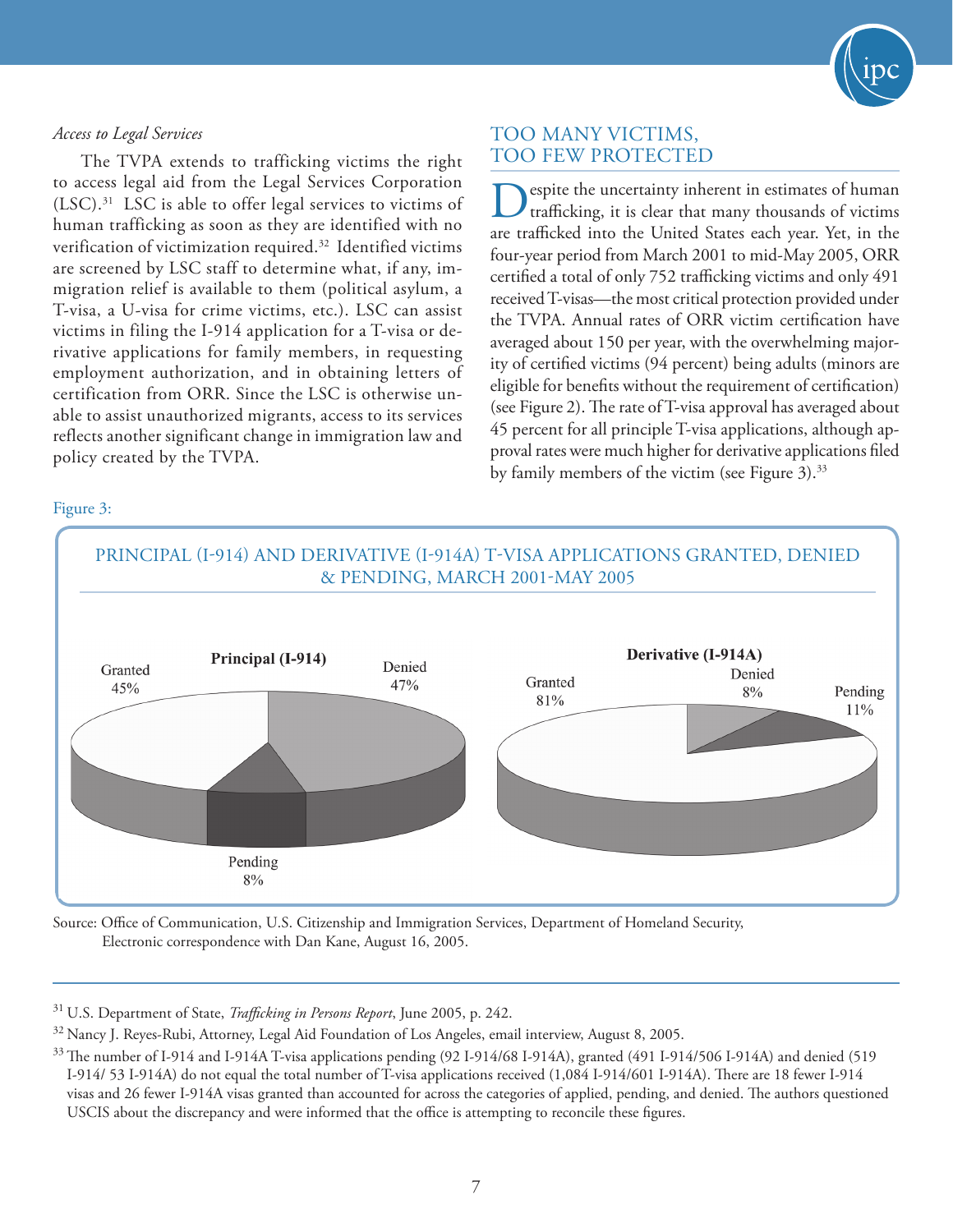The large discrepancy between the number of trafficking victims estimated to be present in the United States and the total number of victims receiving protection under the TVPA is the result of several factors: (1) the imperfect nature of trafficking estimates; (2) misidentification of victims by law enforcement; (3) the conditional nature of victim protections; and (4) overly restrictive eligibility requirements for the T-visa.

#### *Trafficking Estimates Are Speculative*

One obvious explanation for the gap between government estimates of trafficking victims and the number of T-visas granted is that the government's estimates are imperfect. Human trafficking is an underground, illicit phenomenon that cannot easily be documented. Therefore, it is likely that government figures on the number of victims present in the United States are inaccurate. More research is required to improve the data on trafficking. For instance, surveys could be conducted within undocumented immigrant communities in the United States to learn more about the rate at which various forms of human trafficking occurs.

A second, related problem is that victims who are in fact eligible for T-visas may be only a small fraction of the total number of trafficking victims. That is, the TVPA provides protections only for victims of "severe" forms of trafficking, while government estimates include all forms of human trafficking (including a presumably far greater number of "lesser" forms of trafficking for which there are no special protections under the TVPA). Thus, even if government estimates of the total number of trafficking victims are relatively accurate, these estimates are misleading in that they suggest a far greater number of trafficking victims than those actually targeted by the TVPA. Hence, government estimates must be refined to distinguish the number of victims of *severe* forms of trafficking (i.e., those who are eligible for Tvisas). Moreover, the government should release publicly information on the age, sex, and type of exploitation suffered by victims who have received T-visas and ORR certifications so that these programs can be evaluated more effectively.

#### *Not All Victims Are Identified by Law-Enforcement Agencies*

Government and victim service agencies attribute the small number of T-visas issued partly to the misidentification of victims by law-enforcement authorities. According to Steve Wagner, Coordinator of the ORR Trafficking in Persons Program, "We're in good shape with regard to providing services to victims at present levels, but the problem is that we're not finding victims at an acceptable rate… For the most part, local law enforcement is clearly not aware of the phenomenon [of human trafficking] and the fact that it is a federal crime."34

Because human trafficking is a federal crime, federal agencies were the first to be trained to identify victims. State and local law-enforcement agencies have begun only recently to receive such training. In part this is because more states are passing their own laws to criminalize human trafficking, but also because the federal government—understanding that state and local law-enforcement officers often are the first to interact with human-trafficking victims—now provides funding for state and local training.<sup>35</sup> However, there is a lack of uniformity in the training provided.<sup>36</sup> San Diego Assistant U.S. Attorney Christopher Tenorio notes that differences in regional concerns and the large number of federal agencies involved in the detection and investigation of human trafficking have presented major challenges for efforts by the Justice Department's Trafficking in Persons and Worker Exploitation Task Force to provide uniform training.37

<sup>34</sup> International Rescue Committee, "ORR Trafficking in Persons Program," *Trafficking Watch*, Issue No. 3, Winter 2004, p. 1.

<sup>&</sup>lt;sup>35</sup> Sheila Neville, Staff Attorney Los Angeles Legal Aid Foundation, electronic correspondence, August 22, 2005.

<sup>&</sup>lt;sup>36</sup> Karina Kirana, VETA Staff Attorney Boat People SOS, electronic correspondence, August 18, 2005.

<sup>&</sup>lt;sup>37</sup> Christopher Tenorio, Assistant United States Attorney, electronic correspondence, August 12, 2005.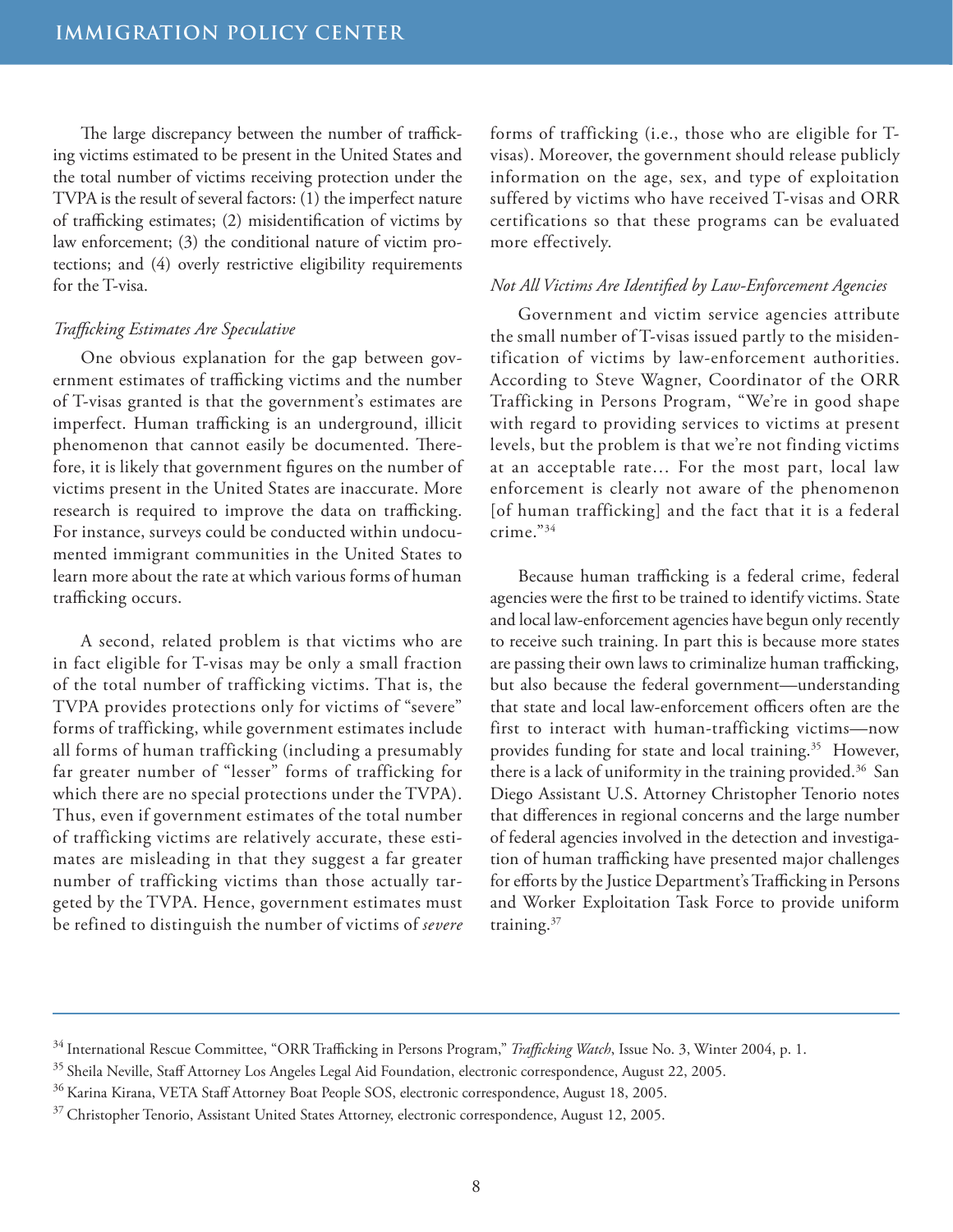Meanwhile, some non-governmental organizations (NGOs), such as Vital Voices Global Partnership, report that law-enforcement officers continue to ignore victims and instead process them as undocumented migrants.<sup>38</sup> From the perspective of law enforcement, the failure to identify victims may be less attributable to "a lack of will" on their part than to the fact that victims themselves often are unwilling to cooperate with law-enforcement officials. In addition, since many prosecutors are inundated by more cases than can be prosecuted, the government must decide how to expend precious resources—prosecuting a criminal caught red-handed or working to convince victims to cooperate.<sup>39</sup> While the government attempts to do both, this is not always possible. It is advisable to promote more training and coordination among law-enforcement and victim-assistance professionals as a means of promoting both increased access to TVPA protections and greater victim cooperation in investigations and prosecutions. Additionally, more funding is needed so that the training expertise NGOs have developed over the past few years will not be lost.<sup>40</sup>

## *Victim Protections Are Conditional*

The protection afforded by the T-visa is conditioned on a *quid pro quo* exchange that requires adult trafficking victims to perform as witnesses in trafficking investigations or prosecutions. At a minimum, victims must report the crime and submit secondary evidence to establish their victimization by traffickers. However, victims may not cooperate with U.S. law enforcement officials because of a lack of trust or fear of retribution. On the one hand, police from a victim's home country sometimes are corrupt and even complicit with human traffickers, and traffickers may even intimidate victims by depicting U.S. law-enforcement officers as corrupt, callous, and dedicated to summarily deporting undocumented immigrants. On the other hand, victims also may refuse to cooperate because they fear retribution by their traffickers in the United States or in their home country against themselves or their families. Lastly, due to



the extreme human-rights abuses suffered, victims of severe forms of trafficking cannot always compose themselves to serve as effective witnesses.

As a result of these barriers, incentives for victims to cooperate with the government may not be sufficient. Consequently, victims may choose voluntary repatriation rather than cooperate with an investigation or prosecution, even if it means foregoing access to the protections provided under the TVPA. The result is that the victim does not receive critical protection and the government does not have a witness to assist in an investigation or prosecution. Therefore, it is important for the government to assess, on a case-by-case basis, why victims choose voluntary repatriation. Moreover, reducing the extent to which victim protections are contingent upon cooperation with government investigations and prosecutions may increase the number of victims eligible for temporary immigration status and other protections. In the long run, this could in turn enhance the extent to which victims are able and willing to assist as witnesses.

# *T-Visa Eligibility Criteria May Be Too Restrictive*

The low number of T-visa certifications relative to government estimates of victimization also may be attributable to excessively restrictive criteria in the qualifications listed above. Naturally, the U.S. government must avoid opening the floodgates to fraudulent applications for continued presence by unauthorized residents. However, easing the requirements for demonstrating extreme hardship, expanding authorization for official identification of victims, and relaxing requirements for assistance to law enforcement likely would increase the number of victims eligible and willing to receive T-visa protections without unduly rewarding undocumented immigrants.

Several bills, including the Violence Against Women Act Reauthorization<sup>41</sup> and Trafficking Victims Protec-

<sup>&</sup>lt;sup>38</sup> Vital Voices Global Partnership, Trafficking Alert, International Edition, August 2005.

<sup>&</sup>lt;sup>39</sup> Christopher Tenorio, Assistant United States Attorney, electronic correspondence, August 12, 2005.

<sup>&</sup>lt;sup>40</sup> Sheila Neville, Staff Attorney Los Angeles Legal Aid Foundation, electronic correspondence, August 22, 2005.

<sup>41</sup> Violence Against Women Act Reauthorization, 2005, H.R. 3402/S. 1197.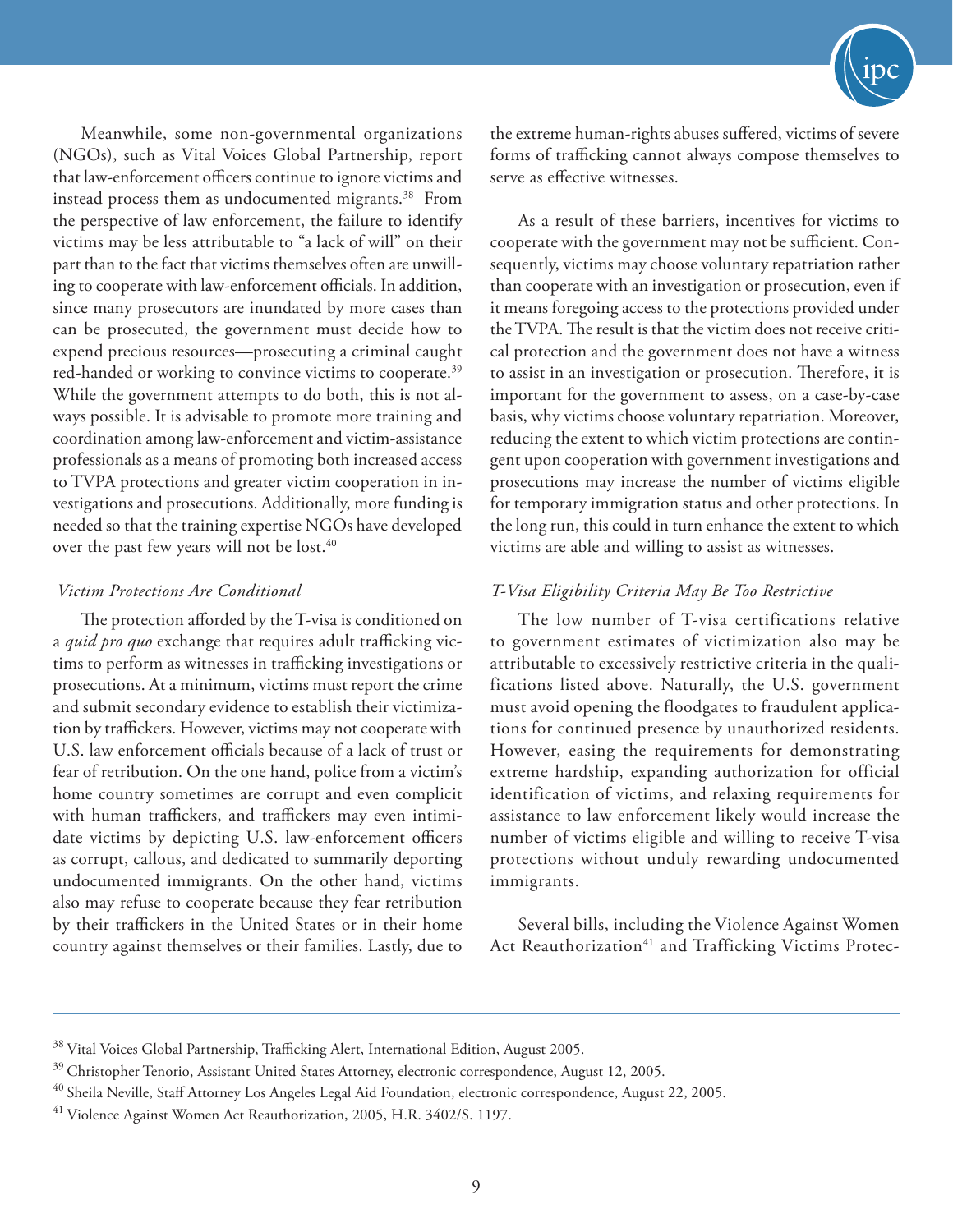tion Reauthorization Act, $42$  currently are pending in Congress to amend the eligibility criteria and expand the number of victims accessing legal protections under the TVPA. One change proposed is to permit state and local law-enforcement agencies, rather than exclusively federal law-enforcement officers, to petition for the continued presence of a victim.<sup>43</sup> Another proposed change is to allow victims whose state of mind is too fragile to withstand working with investigators and prosecutors to nevertheless remain eligible for a T-visa. Lastly, it is proposed that applicants for derivative T-visas not be required to prove that extreme hardship would result without the visa. This would promote the victim's reunification with family and perhaps improve the victim's ability to recover and cooperate in an investigation or prosecution.

# **CONCLUSION**

The TVPA clearly represents landmark legislation. The United States was one of the first countries in the world to develop a comprehensive legal framework to combat human trafficking by *prosecuting* human trafficking as a crime; *protecting* victims of severe forms of human trafficking with temporary immigration status, access to some public benefits, and the opportunity to adjust to legal permanent residency; and committing to extensive global efforts to *prevent* human trafficking.<sup>44</sup> Overall, the T-visa reflects the U.S. government's interest in providing humanitarian aid to undocumented victims of severe forms of human trafficking and in enhancing the success of government investigations and prosecutions of human-trafficking cases.

However, domestic protections for undocumented human-trafficking victims still are limited. Despite large estimates of victimization in the United States, fewer than one thousand victims have received temporary immigration status under either the T-visa or continued presence. Yet, providing more resources to combat an ill-defined problem is not the answer. First and foremost, government assessments of human trafficking into the United States need to be seriously re-evaluated, both in terms of the numerical estimates and the type of human trafficking cases (either labor or sex) occurring on U.S. soil.

Once there is a clearer understanding of the dimensions of the problem, it will be easier to determine how best to ensure that victims meet eligibility requirements to receive certification for the T-visa and other TVPA protections. Notably, the government may need to reconsider the terms under which protections are provided. By expanding access to government protection for undocumented human-trafficking victims—such as reducing the strict criteria for demonstrating extreme hardship—the number of successful investigations and prosecutions is likely to increase in the long run.

© Copyright 2005 by the American Immigration Law Foundation.

<sup>&</sup>lt;sup>42</sup> Trafficking Victims Protection Reauthorization Act, 2005, H.R. 972.

 $^{43}$  Violence Against Women Act Reauthorization, Title VIII, sec.  $801(a)(2)$ .

<sup>&</sup>lt;sup>44</sup> On October 19, 2005, President Bush signed into law the Senate's ratifications of the United Nations' Convention Against Transnational Organized Crime and its supplementary Protocol to Prevent, Suppress and Punish Trafficking in Persons, Especially Women and Children.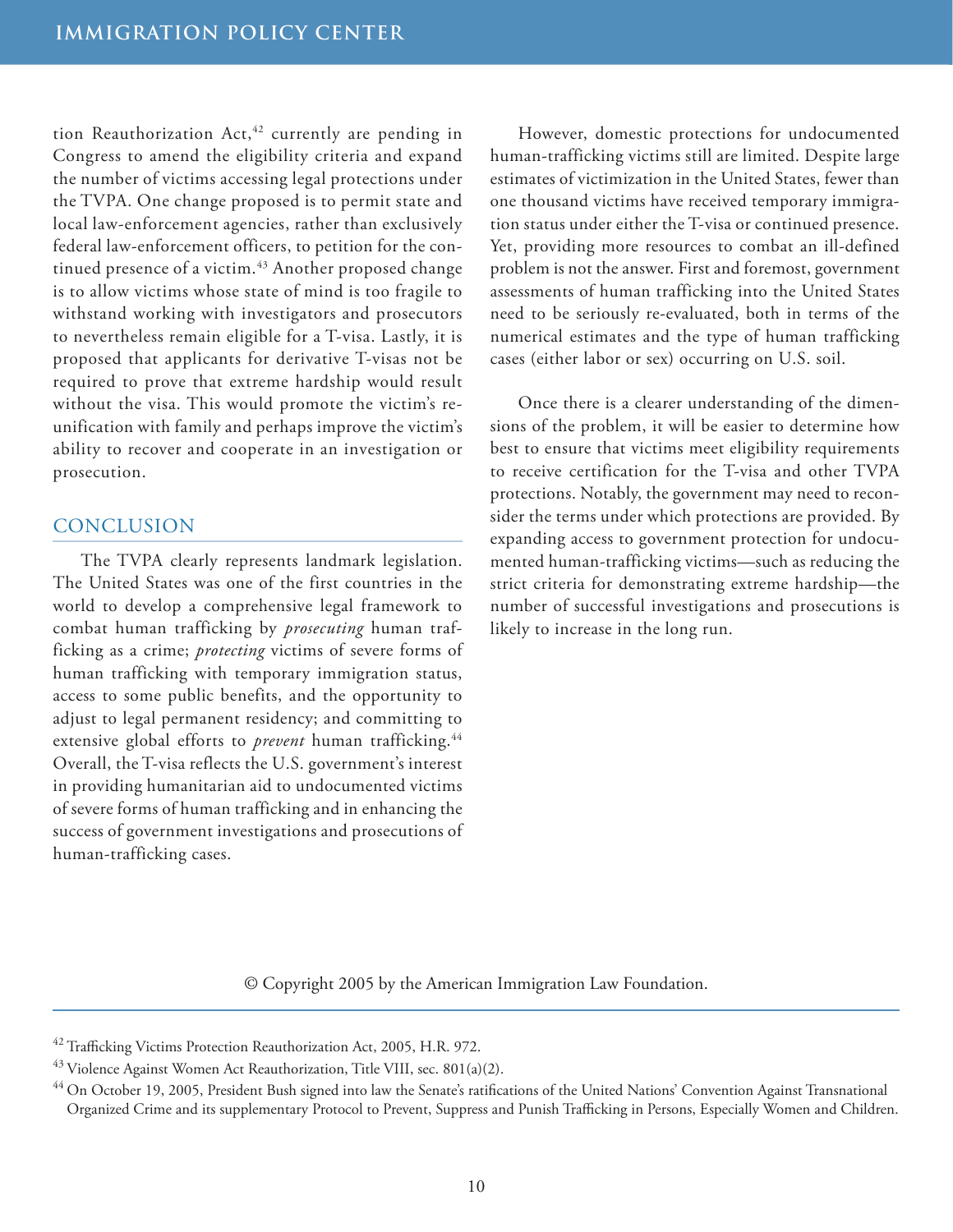

Other Recent Publications From The IPC Available On Our Website: **www.immigrationpolicy.org**

# Immigration Policy *SPECIAL REPORT*:

 *Economic Growth & Immigration: Bridging the Demographic Divide*. Despite the critical role played by foreign-born workers in the many less-skilled job categories which propel U.S. economic growth, the current immigration system offers very few visas that are designed for these workers. — 11/05

# Immigration Policy *IN FOCUS*:

 *Beyond the Border Buildup: Towards a New Approach to Mexico-U.S. Migration* (2nd part in 2-part series). The solution to the problems associated with undocumented migration on the U.S.-Mexico border is not open borders, but frontiers that are reasonably regulated on a binational basis. — 9/05

 *Five Myths About Immigration: Common Misconceptions Underlying U.S. Border-Enforcement Policy* (1st part in a 2-part series). The current crisis of undocumented immigration to the U.S. has its roots in fundamental misunderstandings about the causes of immigration and the motivations of immigrants. — 8/05

# ABOUT THE IPC...

The IPC's mission is to raise the level of informed awareness about the effects of immigration nationally, regionally and locally by providing policymakers, academics, the media, and the general public with access to accurate information on the role of immigrants and immigration policy in all aspects of American life.

# ABOUT THE FOUNDATION...

The American Immigration Law Foundation is an IRS-designated 501(c)(3) non-profit, educational, charitable organization dedicated to increasing public understanding of the value of immigration to American society and to advancing fundamental fairness and due process under the law for immigrants.

AILF relies on voluntary financial contributions to support its mission. All donations are tax-deductible as allowed by law. Please visit **www.ailf.org/donate** for additional details.



American Immigration Law Foundation 918 F Street, NW, 6<sup>th</sup> Floor, Washington, DC 20004 website: www.ailf.org